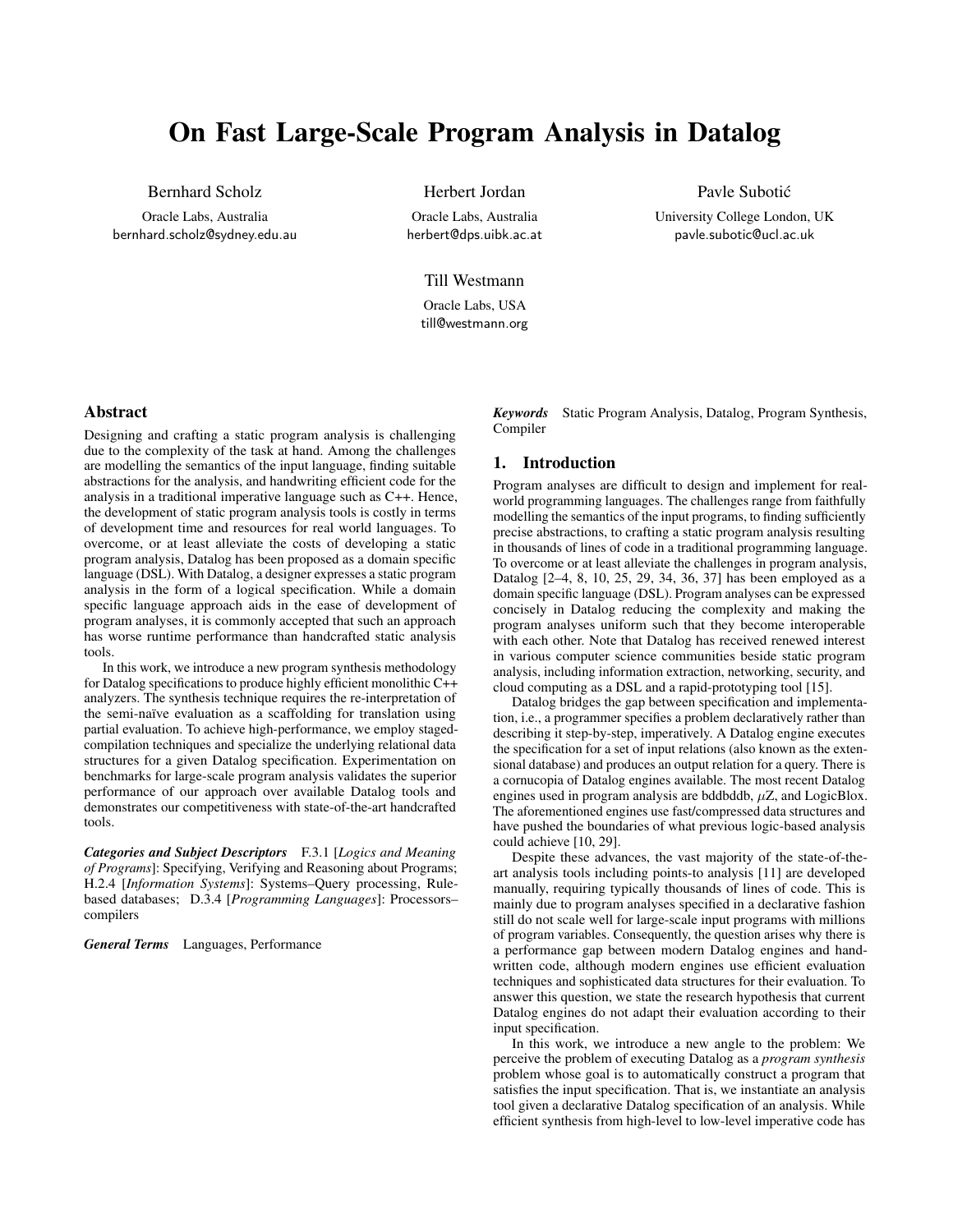

<span id="page-1-2"></span>Figure 1. Typical Program Analysis in Datalog using an Extractor

received attention in the past [\[18\]](#page-10-6), the intricacies of synthesizing Datalog to low-level imperative code has not received much attention, and general synthesis techniques cannot easily be adopted for Datalog evaluation.

We introduce a novel technique that goes beyond straight forward translations. Our synthesis approach is an adaptation of the seminaïve evaluation commonly used to evaluate Datalog programs. However, our technique addresses several key aspects of generating low-level imperative code from Datalog. Such aspects include the generation of specialized work-list algorithms for computing fixedpoints, generation of indices for faster data querying and specialized data structures, among others. In this paper we show that Datalogbased analysis can be just as fast and scalable as hand crafted tools. The key insight is that the conversion from Datalog to low-level code must be done with the specifics of Datalog in mind. Our experimental results demonstrate the effectiveness of our technique. We are able to perform very large scale program analyses (millions of variables, hundreds of attributes, billions of tuples) at a fraction of the time compared to existing Datalog engines while being on par with the state-of-the-art in hand crafted tools.

We aim to give an insight to future designers and implementors of Datalog engines how to better optimize performance. While our focus in this paper is on program analyzers, we believe that our approach can be used to synthesize efficient general programs from Datalog. Our main contributions are:

- introducing a method of efficient program synthesis from Datalog analysis specifications
- specialization techniques for efficient parallelization and adaptive data structures
- providing experimental results including a points-to analysis written in Datalog that analyzes the OpenJD $K<sup>1</sup>$  $K<sup>1</sup>$  $K<sup>1</sup>$  library with millions of variables in under a minute

The paper is organized as follows. In Section [2](#page-1-1) we motivate our work by illustrating the performance gap between an analysis processed by existing Datalog engine and an equivalent, handwritten analysis. Sections [3-](#page-2-0)[5](#page-5-0) introduce our new program synthesis techniques to generate from a Datalog input specification executable OpenMP/C++ code. Section [6](#page-6-0) briefly covers the implementation of our approach within the Soufflé Datalog engine, and we demonstrate the effectiveness of our new approach. We survey the related work in Section [7](#page-8-0) and draw relevant conclusions in Section [8.](#page-9-5)

# <span id="page-1-1"></span>2. Motivation

An example architecture of a Datalog-based program analysis framework is shown in Figure [1.](#page-1-2) An extractor translates the input program to a collection of relations describing the relevant semantics of the input program. The input relations of a Datalog program are referred to as Extensional Database (EDB) in Datalog terminology. The program analysis itself is expressed in form of rules that is referred to as Intensional Database (IDB).

Consider the following, frequently occurring Datalog program where the IDB consists of the following rules,

```
path(X,Y) := edge(X,Y).
path(X, Z) := path(X, Y), edge(Y, Z).
```
and the query is  $?$  – path $(X, Y)$ . This program computes the transitive closure *path* of a given relation *edge* as EDB. Such an analysis may, for instance, be utilized to obtain a list of all reachable functions within a call graph. A slightly extended variation also provides the foundation for the widely applicable points-to analysis forming the foundation of a large variety of static program analysis. The given query can be converted into  $C++^2$  $C++^2$  within a few minutes, solely relying on constructs from the STL library. The central element is outlined in the following code snippet:

```
using Tuple = std :: array < int , 2 >;using Relation = std::set <Tuple;
Relation edge, tc;
/ / f i l l e d ge r e l a t i o n
edge = someSource();
/ / e v a l f i r s t r u l e
tc = edge;/ / e v a l s e c o n d r u l e
auto delta = tc;
while (! delta. empty() \{/ / c om p ute new d e l t a
     Relation nDelta;
     for (const \tauto& t1 : delta)auto a = edge.lower_bound( {t1 [1], 0 } );
         auto b = edge.append({\{t1[1]+1,0\}});for (auto it = a; it != b; ++it) {
              auto& t2 = *it ;Tuple tr({t1[0], t2[1]});
              if (! contains (tc, tr)) {
                   n Delta. in sert (tr);
              }
         }
     }
     / / i n s e r t d e l t a
     tc. in sert (nDelta. begin(), nDelta. end());
     / / swap d at a
     d e l t a . swap (n D e l t a ) ;
}
```
It is crucial for the performance of the C++ code, that entries in the edge relation are implicitly sorted enabling a range query for fast access. When compiling the given code fragment with GCC 4.9.3 and applying it on a graph with 1.000 vertices connected by 10.000 random edges, the program takes  $\approx 2.0$ s and 91MB to compute all paths in the graph.

Executing the same problem on various Datalog engines takes  $\approx 6.5$ s / 30MB (bddbddb),  $\approx 340$ s / 1667MB ( $\mu$ Z), and  $\approx 12.2$ s / 126.9MB (a SQLite based solver) on the same hardware (see Section [6.1\)](#page-6-1). The outcome of this simple experiment illustrates the significant performance gap between state-of-the-art Datalog engines and hand-crafted code.

<span id="page-1-0"></span><sup>&</sup>lt;sup>1</sup> Java, JDK, and OpenJDK are registered trademarks of Oracle and/or its affiliates. Other names may be trademarks of their respective owners.

<span id="page-1-3"></span><sup>&</sup>lt;sup>2</sup> when referring to C++ we refer to the C++11 standard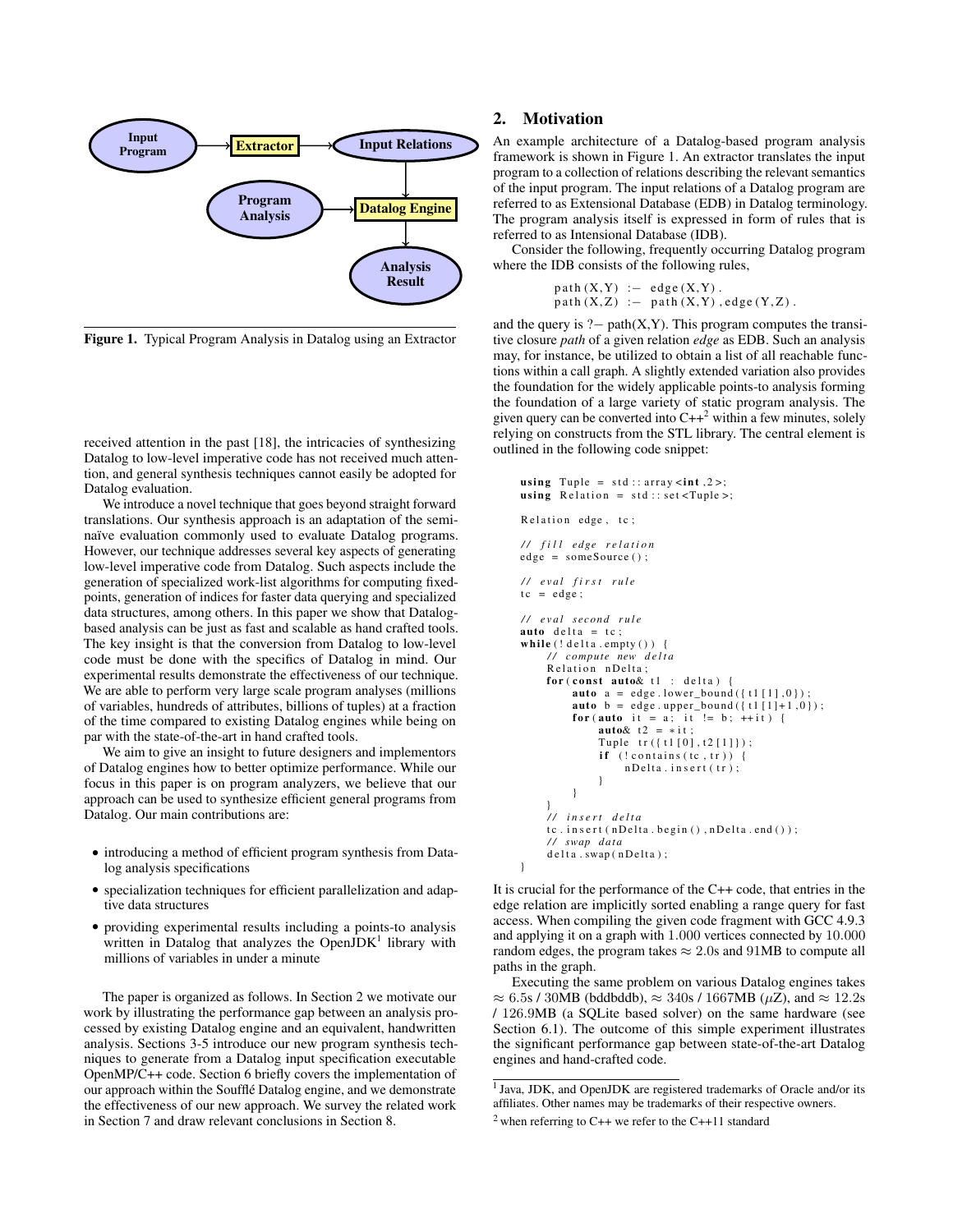While it may be still viable to manually craft code for small problems as outlined in the motivating problem, for a large scale, fully featured analysis instance this becomes inviable. A real world example may be comprised of hundreds of relations interlinked via numerous, recursive references, making it an extremely tedious and highly error prone programming task to manually write the analysis from scratch in an efficient way.

To overcome or at least alleviate the performance gap between state-of-the-art Datalog engines and handcrafted code, we propose a program synthesis approach to translate Datalog to specialized C++ code.

## <span id="page-2-0"></span>3. Framework Overview

Our framework translates a Datalog program to an executable that (1) adheres to the Datalog specification and (2) is highly optimized. We perform the program synthesis of Datalog specifications in four major stages: The first stage translates the declarative Datalog program to an abstract syntax tree. The second stage translates the abstract syntax tree to an abstract machine called the Relational Algebra Machine (RAM). The intermediate representation of the RAM features a concise set of relational algebra expressions, relation management statements, and control flow constructs with parallelism. The third stage translates the RAM program to C++. In the final stage, the C++ program is translated to a binary executable.

The architecture of our program synthesis framework for Datalog is depicted in Figure [2.](#page-3-0) The four stages have different intermediate languages for representing the input program. In each stage, optimizations are performed to achieve a highly-efficient binary that is able to perform computations of large relations in parallel.

In the first stage, the Datalog specification is parsed and translated to an abstract syntax tree (AST). Semantic checks are conducted in this translational step including right usage of relation symbols, type checks of proper use of variables, and checks for cyclic negations among many other semantic checks. After the semantic checks, optimizations are performed. Those AST optimizations can also be perceived as a source-to-source translation, i.e., the input program is transformed to a more efficient input program (although represented as AST). The optimizations include:

- *constant propagation*, i.e., the forwarding of constant values within and among rules,
- *alias elimination*, i.e., the unification of variables according to equality constraints imposed by the user,
- *rule elimination*, i.e., the elimination of rules that do not contribute when atoms in their bodies refer to empty relations, and
- *relation elimination*, i.e., the elimination of entire relations and their rules, if they do not contribute towards the output.

In the second stage, the AST of the declarative input program is translated to an imperative relational description before it can be converted to C++. We introduce an abstract machine called the "Relational Algebra Machine" (RAM) for this purpose. The intermediate representation of the RAM constitutes a concise, imperative language providing a small set of simple control statements as well as operators and expressions to manipulate the state of relations. The lowering from a declarative Datalog program to an imperative relational algebra machine program is performed by re-interpreting the semi-naïve evaluation as a translation scheme [\[1\]](#page-9-6). The RAM representation of an input program offers ample opportunities to apply optimizations. Unlike on the AST level, mid-level optimizations may target details of the evaluation process not visible in the declarative specification. Among the most important mid-level optimizations is the conversion of simple traversal over relations to range queries and the associated problem of finding appropriate indices to speed up the evaluation of rules in form of nested join loops in RAM. The RAM representation of an input program provides enough abstraction to perform specific optimizations such as predicate leveling [\[1\]](#page-9-6) and other optimizations that would be too tedious at a low-level such as  $C_{++}$ .

The third stage converts the RAM immediate representation to C++ code. The main challenge of this translational step is to generate efficient, high performance C++ code for processing and storing information of in-memory relations. In our framework, we obtain sufficient performance by heavy use of C++ templates tailored for the use of relational algebra operations and efficient data structures including various types of indices. For specific instances of relations and operations we permit customizations of the code in the templates to achieve maximal performance. Thus, essentially, a large part of the actual code generation is deferred to the last translation, i.e., the C++ compiler that translates the heavily templatized input program to an executable program. The technique of scripting the generation of code using C++ templates is also known as template meta-programming. For example, if an actual type of an object is known at compile-time the dynamic dispatch is converted to a static call improving vastly the performance of the compiler. In our specific use-case, our meta-programming becomes a partial evaluator that pushes computations from runtime to compile-time if they are static.

In the final stage, the resulting  $C++$  code is compiled to a binary executable. The C++ compiler unfolds the template producing highly efficient assembly code that is specialized for a given input-program. Using C++ makes the Datalog compilation independent of the actual target architecture.

## 4. Synthesizing from Datalog

The second stage synthesizes an imperative program from the declarative Datalog program represented as an AST using a step-bystep relational description of the input program. As aforementioned, the intermediate representation is an abstract machine program for the Relational Algebra Machine, i.e., an abstract machine specifically designed for relational algebra. The input program represented as a RAM program is further optimized using the optimizing transformations.

#### 4.1 Adapting Semi-Naïve Algorithm

For translating an AST to a RAM program, we use the semi-naïve evaluation technique. The semi-naïve evaluation is a bottom-up evaluation of a Datalog program, i.e., results are constructed from the facts to the goal. In contrast to Prolog, this is possible because the relations have a finite domain and they grow monotonically until a fixed-point is reached. Ullman has shown [\[35\]](#page-10-7) that seminaïve evaluation is an efficient evaluation strategy. There are various survey papers and books discussing the semi-naïve evaluation for evaluating Datalog programs including [\[1,](#page-9-6) [9,](#page-9-7) [28\]](#page-10-8). The semi-naïve evaluation can be seen as a fixed-point computation where relations are initially empty. Clauses of the Datalog program are interpreted as semantic equations and are applied in a Kleene-fixed-point style, until no more new knowledge can be gathered. The obtained fixedpoint represents the smallest model-theoretical solution, which coincides with the solution of the logical Datalog query [\[1\]](#page-9-6).

For program synthesis, the semi-naïve evaluation is specialized for a given set of rules. The specialization produces a series of fixedpoint computations in form of a program. A different interpretation is that a "Futamura projection" [\[12,](#page-9-8) [13\]](#page-9-9) is used to obtain a specialized evaluation for a given IDB, i.e., the Semi-Naïve Evaluation [\[1\]](#page-9-6) can be seen as an interpreter that is specialized with its "static" intensional database (i.e. the Datalog rules representing the program analysis). As an outcome of the Futamura projection, we receive a relational algebra machine program that expresses the computa-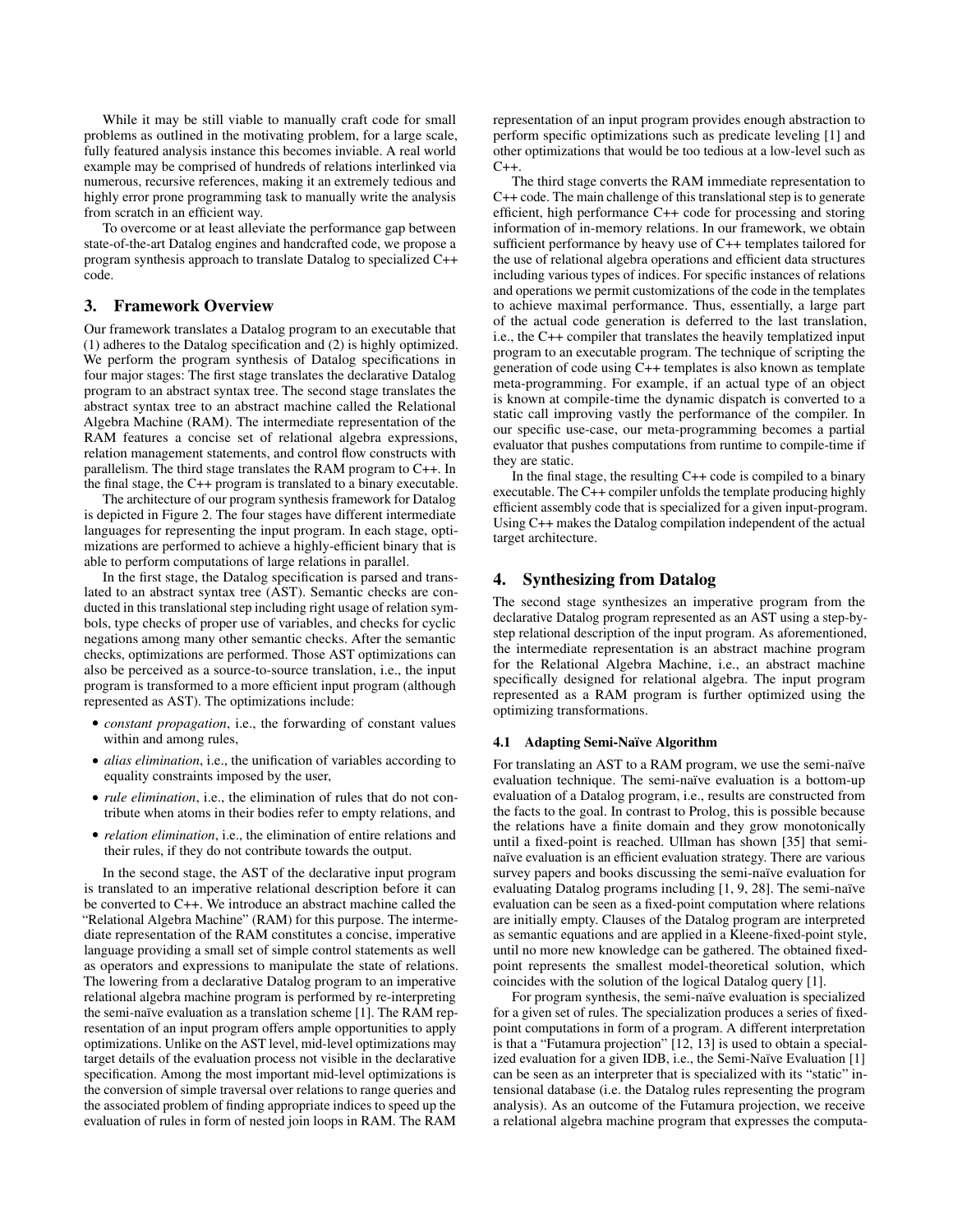

<span id="page-3-0"></span>Figure 2. Staged Compilation Framework for Synthesizing C++ Programs from a Datalog Specification



<span id="page-3-1"></span>Figure 3. The semi-naïve evaluation splits recursively defined relations into subsets per fixed-point iteration called previous, current, delta, and new knowledge.

tion of the program analysis as a series of fix-points performing relational algebra operations.

To avoid that all recursively defined relations are computed in a single fixed-point, the semi-naïve evaluator computes the data dependencies between relations in form of a precedence graph. Strongly-connected components (SCC) of the precedence graph resemble mutually recursive relations, and code for a fixed-point for these relations is generated. The SCC graph of the precedence graph represents a partial order that sequences the generated fixed-points and non-recursive rules such that the execution becomes efficient.

Consider the following Datalog program:

$$
a(X) := b(X), c(X).
$$
  
\n
$$
b(1).
$$
  
\n
$$
b(X) := c(X), d(X).
$$
  
\n
$$
c(2).
$$
  
\n
$$
c(X) := b(X), d(X).
$$
  
\n
$$
d(3).
$$

The fact  $d(3)$  of relation can be safely evaluated before all others, i.e., number 3 is inserted into set  $d$ , since  $d$  is not depending on the value of any other relation. Also,  $a$  can only be computed once  $b$ and  $c$  have been computed, so the rules of relation  $a$  will be last to be evaluated. However, for  $b$  and  $c$  there is no total order since rules of both relations are mutually dependent on each other.

To avoid recurring computations, the semi-naïve evaluation scheme keeps track of the previous, current, delta and new knowledge of a recursively defined relation as depicted in Figure [3.](#page-3-1) In this context, knowledge is defined as a set of tuples. In each iteration of the fixed-point iteration new knowledge is obtained, i.e., a new set of tuples is discovered for a recursively defined relation. The general observation is that only new knowledge in the previous iteration (i.e. delta knowledge) can generate new knowledge in the current iteration. Hence, for each iteration, relations are sliced into (1) current knowledge, which includes all the knowledge except the new knowledge of the current iteration, and (2) in the new knowledge gathered in the current iteration. With this partitioning of relations, the fixed-point will converge faster. In our semi-naïve code generation scheme we have for each recursively defined relation two helper relations: one relation that stores the new knowledge and another



<span id="page-3-2"></span>Figure 4. Relational Algebra Machine

relation that stores the delta knowledge. The previous knowledge is deduced by set difference and is not stored explicitly.

For our example, the code generator emits code for a fixed-point calculation of relation  $b$  and  $c$ . The code fragment below outlines the code generated for the example above:

$$
b = \{1\}; \Delta b = b;
$$
  
\n
$$
c = \{2\}; \Delta c = c;
$$
  
\nwhile  $(\Delta b \cup \Delta c \neq \emptyset)$  {  
\nnew\_b =  $(\Delta c \cap d) \setminus b;$   
\nnew\_c =  $(\Delta b \cap d) \setminus c;$   
\n
$$
b = b \cup new_c;
$$
  
\n
$$
c = c \cup new_c;
$$
  
\n
$$
\Delta b = new_c;
$$
  
\n
$$
\Delta c = new_c;
$$

Inside a loop, new knowledge is obtained for relations  $b$  and  $c$ based on the  $\Delta b$  and  $\Delta c$ , i.e., the new knowledge of the previous iteration. The loop is executed until the  $\Delta$  sets become empty. For more sophisticated queries, the notion of previous knowledge is required, i.e., the state of the relation in the previous iteration. A detailed description of the semi-naïve evaluation can be found in [\[1\]](#page-9-6). Once the relations  $b$  and  $c$  stabilize,  $a$  is computed by

$$
a = b \cap c
$$

and an overall solution of the Datalog program is obtained.

The illustrated code generation pattern for semi-naïve evaluation can be generalized to an arbitrary Datalog program, and the conversion from the AST to the RAM is using semi-naïve evaluation as a code generator. For example, the motivating C++ example using STL containers has been constructed employing semi-naïve evaluation techniques.

#### 4.2 Relational Algebra Machine

The Relational Algebra Machine (RAM) is an abstract machine that is used as a semantic model for evaluating translated input programs. The machine is specifically tailored for executing relational algebra programs that are produced by the semi-naïve evaluation. The RAM program contains relational algebra operations to compute results produced by clauses, relation management operations to keep track of previous, current and new knowledge in the semi-naïve evaluation,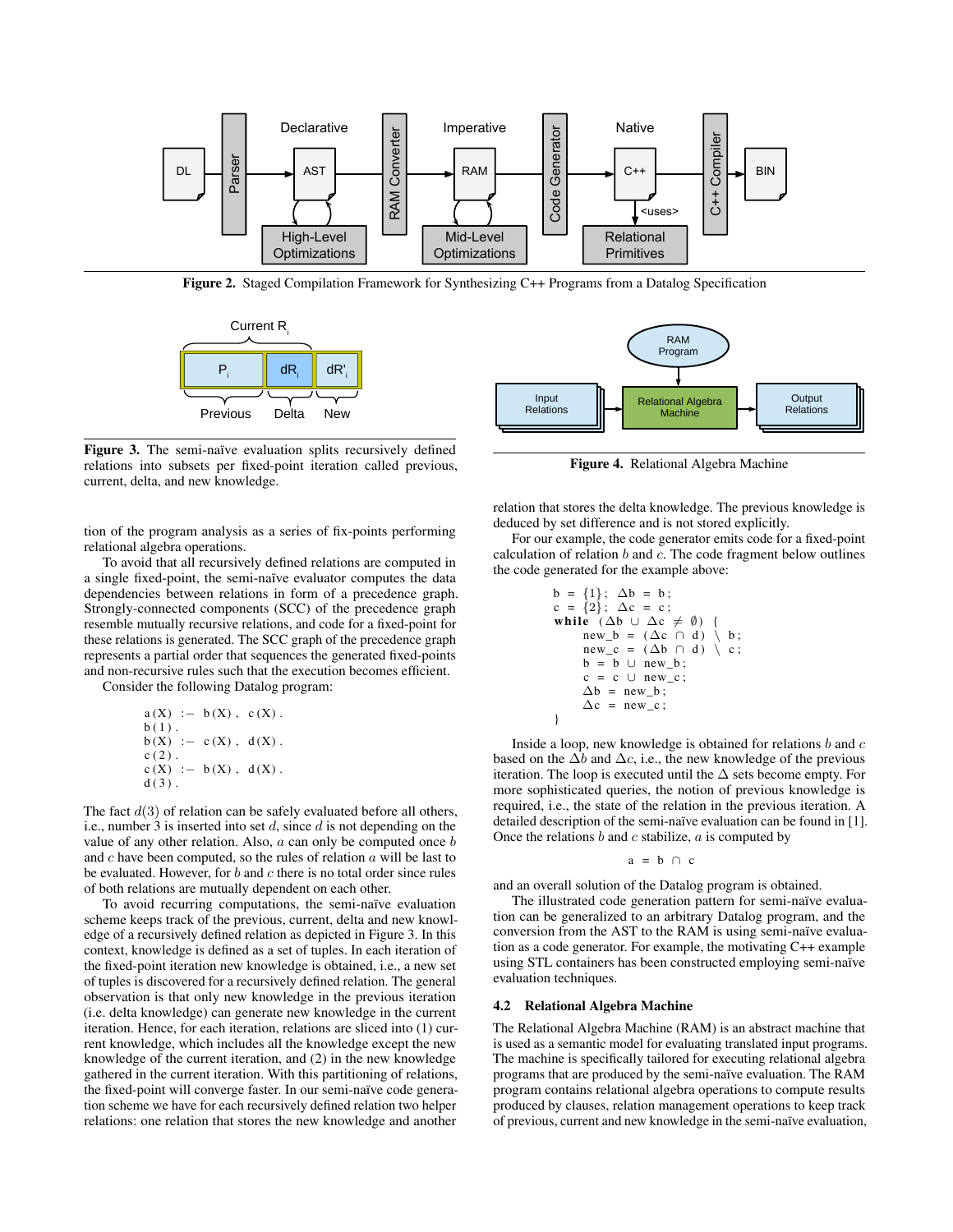and imperative constructs including statement composition for sequencing the operations, and loop construction with loop exit condition to express fixed-points computations for recursivelydefined relations. We also extend the machine to execute statements in parallel via a parallel-statement. The parallel-statement processes a list of sub-statements in parallel and blocks until all of those have been completed. The static nature of a RAM program ensures that optimizations can be performed effectively, e.g., indexing, load balancing, etc.

The abstract machine operates solely on relations, which are sets of tuples. It has no explicit notion of variables and/or memory. The evaluation of a RAM program entails maintaining a collection of relations as a *state* for executing a RAM program. The relations are fixed throughout the execution of a RAM program, i.e., no new relation is added or deleted to/from the state whilst executing the program. However, the contents of a relation may change. Figure [4](#page-3-2) depicts the execution model of a relational algebra machine program. There is a set of relations that the program operates on. Some of the relation are pre-loaded with data, e.g., the tuples defined by the facts in the original input program.

A RAM program is able to express nested join loops to execute Datalog clauses and the book-keeping portions of code for the fixed-point calculations. For example the rule of the previous code fragment

$$
new_b = (\Delta c \cap d) \setminus b;
$$

is represented in RAM with a corresponding nested join loop similar to

for 
$$
(x \in \Delta c)
$$
  
\nfor  $(y \in d)$   
\nif  $(x == y \land x \notin b)$   
\n $b = b \cup \{x\}$ 

which will then be optimized by mid-level optimizations to

**for** (
$$
x \in \Delta c
$$
)  
\n**if** ( $x \in d \land x \notin b$ )  
\n**b** =  $b \cup \{x\}$ 

The RAM has the ability to express range queries for fast membership tests and simple searches. The RAM engine permits a wide range of optimizations including the selection of indices, and condition leveling, i.e., breaking conditions up and placing predicates to the most-outer loop in the loop-nest.

The statements of the relational algebra machine are listed below in BNF notation:

$$
S \rightarrow insert O
$$
  
\n
$$
O \rightarrow search R [where C] do O1
$$
  
\n
$$
O \rightarrow project (V1, ..., Vk) into R1
$$
  
\n
$$
S \rightarrow merge R1 into R2
$$
  
\n
$$
S \rightarrow swap R1 and R2
$$
  
\n
$$
S \rightarrow pure R
$$
  
\n
$$
S \rightarrow S1; S2
$$
  
\n
$$
S \rightarrow loop S1 endloop
$$
  
\n
$$
S \rightarrow exit C
$$

$$
S \rightarrow \textbf{par} S_1 || \dots || S_k \textbf{ endpar}
$$

The statement insert represents a relational algebra statement performing the evaluation of a clause where  $O$  is a relational operation including cross product, selection and projection. Note the relational algebra machine has no high-level INSERT/SELECT statement as provided by the SQL standard, instead the nested join loop is expressed as cascaded searches followed by a project. The semantics of a search is the traversal over all tuples in relation  $R$ , and tests whether for a tuple the condition  $C$  holds. If it holds, the attached operation  $O_1$  is executed recursively passing on the currently selected tuple of the traversal and the selected tuples of outer traversals. If the condition does not hold, the operation  $O_1$  is skipped and the next tuple is assessed until the end of the relation is reached. The statement merge adds all tuples of relation  $R_1$  to relation  $R_2$ . The statement **purge** deletes all tuples in relation R. The statement swap swaps the contents of two relations. Statements can be sequenced by semicolon by  $S_1$ ;  $S_2$  such that  $S_1$ is executed prior to  $S_2$ . Loops are formed with statement **loop** ... endloop and can be terminated with exit  $C$  inside the loop body. The statement par  $S_1|| \dots || S_k$  endpar represents the parallel execution of statements  $S_1, \ldots, S_k$ . It continues executing until all statements  $S_1, \ldots, S_k$  have been terminated. The sequence instruction and the parallel instruction implements a series-parallel based programming model. Note that the code generator is responsible for producing code that does not contain races since the consistency is not enforced by the abstract machine, i.e., a parallel section does not allow the parallel execution of two or more project statements that perform insertions on the same table.

We demonstrate the translation from AST to RAM using the example from Section [2,](#page-1-1) which computes the transitive closure of the binary relation *edge* and stores the result in the relation *path*:

$$
edge (1, 2).
$$
  
edge (2, 3).  
path (X, Y) :- edge (X, Y).  
path (X, Z) :- path (X, Y), edge (Y, Z).

The SCC graph of the example above contains two components. A non-recursive component that contains the relation *edge* and a recursive component *path*. The topological order will enforce the evaluation of relation *edge* before relation *path*. In the first step, the tuples of the facts are loaded in the relation *edge*. In the second step the path relation is computed recursively. The relaxed semi-naïve evaluation lowers the Datalog program above into the program as shown in Figure [5.](#page-5-1) In the example, the rule

$$
path(X,Y) := edge(X,Y).
$$

is non-recursive and is executed outside the fixpoint-loop. The tuples of the relation *path* are transferred to the relation *delta\_path* for bootstrapping the fix-point loop. Inside the loop, the recursive rule

$$
path(X,Z) := path(X,Y), edge(Y,Z).
$$

is translated to a nested join loop. The loop terminates if no new knowledge can be found. At the end of a loop iteration the tuples of *new\_path* are transferred to *delta\_path* for the next iteration.

#### 4.3 Index Selection

Range queries are query operations on indices. Since indices are costly, one would ultimately desire a minimal set of indices for a given relation. To find a minimal set of indices, we employ a discrete optimization problem and have devised a solver for it.

Consider a relation  $r$  with 3 attributes  $X, Y$ , and  $Z$  that is used in the following rule:

$$
a(X) := b(X), r(X, Y, X), c(Y).
$$

which searches for all values in the relation  $r$  where the first and the last component is of a value  $X$  stored in  $b$  and checks then whether the second component is also present in the relation  $c$ . The nested join loop of the loop may be the following one:

$$
\begin{array}{ll}\n\textbf{for} \, (\, \, x \, \in \, b \, \, ) \\
\textbf{for} \, (\, \, ( \, y \, , z \, , w ) \, \in \, \{ \, (y \, , z \, , w) \, \in \, r \, \mid \, y \, = \, x \, \land \, w \, = \, x \, \} \, \, ) \\
\textbf{if} \, (\, \, z \, \in \, c \, \land \, x \, \notin \, a \, \, ) \\
\textbf{a} \, = \, a \, \cup \, \{ x \} \\
\end{array}
$$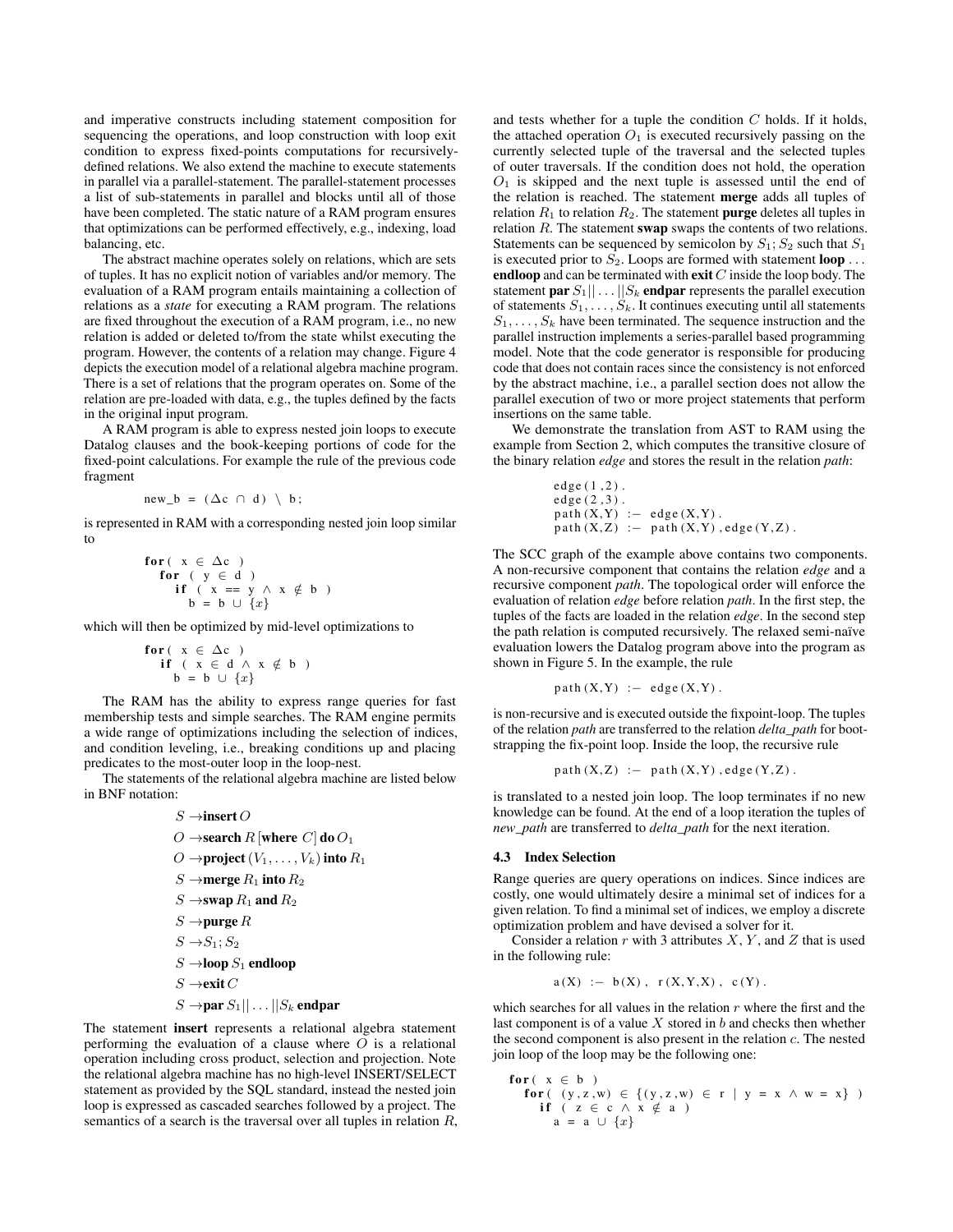```
/ / p o p u l a t e f a c t t u p l e s
project (1, 2) into edge;
project (2, 3) into edge;// rule: 1cm; path(X, Y) :- edge(X, Y).
i n s e r t
 search edge do
  project (edge [0], edge [1]) into path;
/ / c r e a t e d e l t a k n owl e d g e f o r f i r s t i t e r a t i o n
merge path into delta_path;
/ / f i x e d −p o i n t l o o p
loop
 / / r e s e t h e l p e r r e l a t i o n
 purge new_path;
 // rule: 1cm; path(X, Z) :- edge(X, Y), path(Y, Z).insert
  search edge do
   search delta_path where (
               \text{(edge [1] = delta-path [0])} and
               (( edge [0], delta_path [1]) not in path)
           ) do
     project \text{(edge[0], delta path[1]}) into new path
          ;
 / / f i x p o i n t r e a c h e d ?
 exit counttuples (new-path) = 0;
 / / book−k e e pi n g
 merge new_path into path;
 swap new_path and delta_path;
endloop
```
<span id="page-5-1"></span>Figure 5. RAM program for Datalog program with helper relations *new\_path* and *delta\_path* that store the new knowledge of the current and previous iteration, respectively.

where the second loop is an application of a range query on the relation  $r$ . To effectively query all elements of  $r$  with a given value for the first attribute  $X$  and last attribute  $Z$  a corresponding index on the relation is required. For instance, an index sorting all elements according to the attribute order  $X \prec Z$  would be suitable. So would be an index ordered by  $Z \prec X$ ,  $X \prec Z \prec Y$ , or  $Z \prec X \prec Y$ . The latter two are even supporting an efficient query on all 3 attributes while only those starting with an  $X$  support queries on the  $X$ attribute only. This observation, that indices may be shared among several queries, is utilized by our index selection optimization. The transformation collects all search patterns for a relation that are used in range queries, and computes the minimal set of indices using a discrete optimization problem. The indices will then be created at the creation-time of a relation and are maintained throughout the lifetime of a relation.

## <span id="page-5-0"></span>5. Native Optimizations

In the third stage, a RAM program is translated to a templatized C++ program. The templatized C++ program realizes efficient relational algebra operations including emptiness checks, membership tests, scans, range queries, insertions, and union operations. As we show in Section [6](#page-6-0) the most performance critical operations are the insertion and query operations. It is therefore of paramount importance to have an effective code generator using templates that generates efficient data structures for relations and their operations.

## 5.1 Data Structures

In our execution model we keep relations in memory. Given the increasing availability of computers with terabytes of memory, this is a viable option. There are many different data structures that can operate on relations stored in memory including Hashes, Trees, Tries, Bit-vectors, or Sorted lists. However, most of the aforementioned data structures are not suitable for very large relations. For example, Hashes, while being efficient for inserts and membership tests, do not provide acceptable range query support and the hash table size deteriorates the cache performance, and as a consequence the overall run-time. Sorted lists are expensive for insertions and Bitvectors require large amounts of space, in particular for higherdimensional tuples. In our experience, the only viable approaches to store very large relations are balanced search trees and Tries. For these membership tests and range queries exhibit a worst-case execution time of  $\mathcal{O}(\log(N)).$ 

Among various types of balanced search trees, B-trees, which were originally designed for secondary storage data structures, are known to be the most memory efficient and cache effective data structures. Therefore, we employ in-memory B-trees as our primary data structure for storing very large relations to obtain performance. However, a reorganization of B-trees becomes costly for executing relational operations in parallel. To overcome this issue for some relations, we introduce an alternative datastructure that is based on geometrically encoded Tries. The choice of the data-structure is dependent on the relation and its use. Both implementations are interchangeable, since both data structures use the same API.

In the evaluation of the respective performance trade-offs between B-trees and Tries we discovered that in our use-cases, Tries provide better performance for relations with one or two attributes. We provide experimental evidence in Section [6.1](#page-6-1) for the selection of the possible data structure. With a growing number of attributes, the Trie data structure becomes ineffective in terms of run-time and memory consumption, and the B-tree outperforms the trie data structure. From our empirical analysis, we derived the following decision table:

| # of<br>attributes | Number of Indices |                                      |
|--------------------|-------------------|--------------------------------------|
|                    |                   |                                      |
|                    | flag              |                                      |
| $1 - 2$            | Trie              | Trie                                 |
| $\frac{3-5}{6-n}$  | B-tree            | <b>B</b> -tree                       |
|                    | B-tree            | blocked list + indirect B-tree index |

Based on the number of attributes and the number of indices we are switching between B-tree and Trie which store the relation directly. This is also known as indexed-organized tables. For relations with many attributes, the table is stored in a blocked list and indices contain pointers pointing to the records in the list in order to save memory.

The data structures are written in a template meta-programming library that also provides the mechanisms to choose the right data structure for a given relations and hence simplifies the code generation.

### 5.2 Specialization

Besides the selection of the data structure, additional parameters enable the C++ template mechanisms to produce very specialized code for each individual relation within the resulting program. Those parameters include:

- *arity* the number of attributes of the tuples to be stored in a relation
- *primary index order* the order to be utilized for sorting attributes in the main data store of a relation; also the index utilized for membership tests;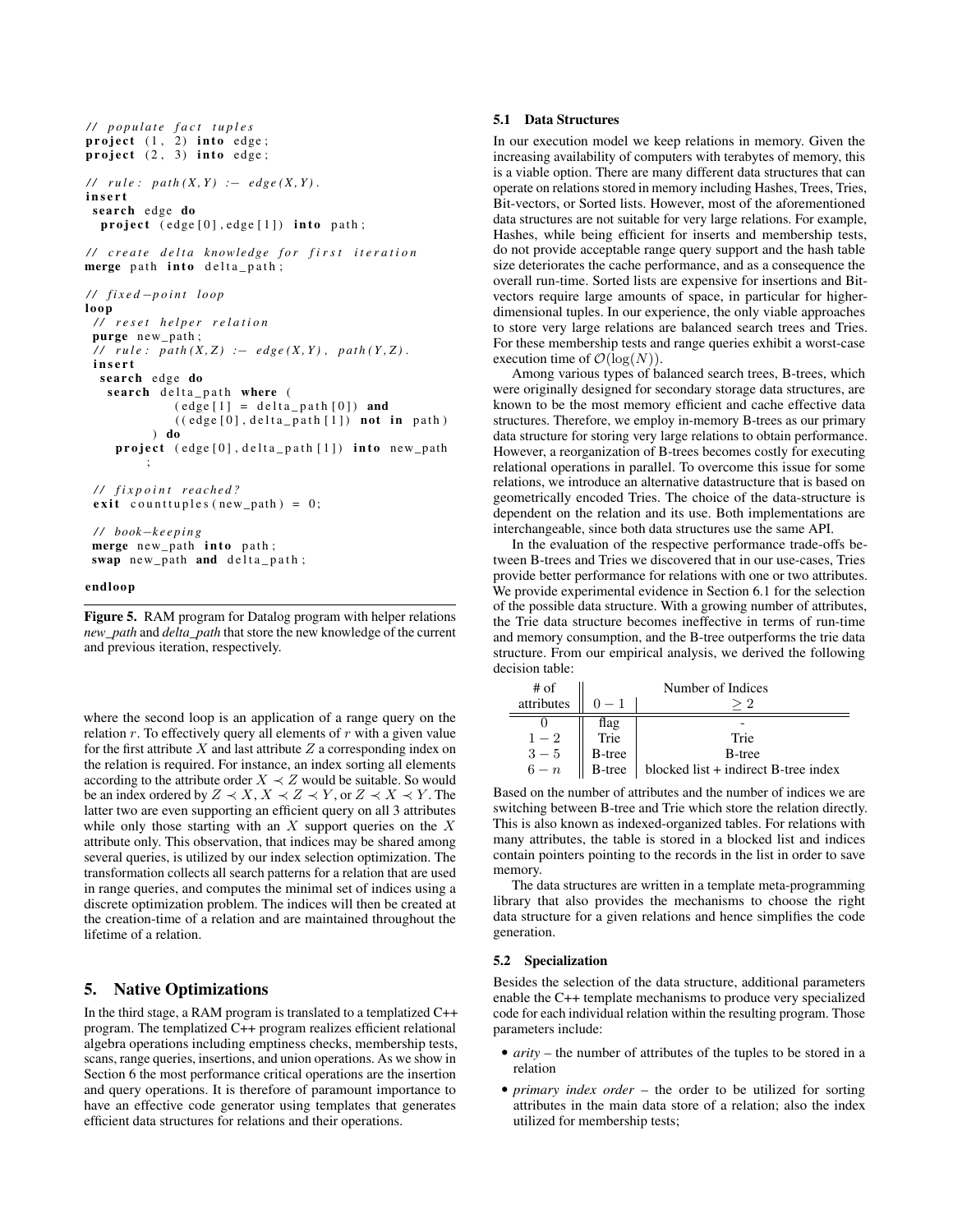• *secondary index orders* – a list of indices to be associated and automatically maintained for a relation; queries may select those instead of the primary index if more suitable

Those template parameters are utilized to synthesize, e.g., comparison operators and search operations on B-tree keys and nodes specifically tailored for the individual use cases. As a consequence, the optimizing C++ compiler is enabled to conduct more low-level code optimizations due to considerably reduced data dependent control flow decisions. Essentially, every relation and every index gets its very own, specialized implementation.

### 5.3 Parallelization

There are two elements to be consider to effectively utilize contemporary hardware: caches and parallel cores. The effective utilization of caches is achieved by choosing appropriate data structures. To harvest the computational power of parallel cores, the code generator issues parallel constructs.

A Datalog program provides ample of opportunities for parallelization. The most relevant code portions to parallelize are the executions of nested join loop. For instance, the loop nest

f o r ( x ∈ b ) f o r ( ( y , z ,w) ∈ { ( y , z ,w) ∈ r | y = x ∧ w = x} ) i f ( z ∈ c ∧ x ∈/ a ) a = a ∪ {x}

can be parallelized by partitioning the relation  $b$  and distributing the partition among multiple, parallel resources. However, to be a valid transformation, all operations conducted within the loop nest have to be thread safe. Note that scanning, querying and checking for memberships are pure read-only operations which can always be processed safely in parallel. The only critical operation is the insertion of new values into  $a$  in the innermost loop. This update operation on the set-representation of a needs to be synchronized. However, the synchronization only needs to protect concurrent inserts. A protection against e.g., concurrent scan and insert operations is not necessary since such combinations cannot occur in a RAM program produced by the semi-naïve evaluation strategy.

To protect concurrent inserts for B-trees, several strategies are available. The simplest one is to protect concurrent insertion operations by locking the entire tree, thus sequentializing updates. Unfortunately, this also severely limits the parallel efficiency of the resulting code since due to lock contention, threads block each other in the execution of insert operations. Consequently, a locking strategy involving the underlying data structure on a finer granularity is required.

For Tries the synchronization operation for insertions can be implemented using atomic updates, thus realizing a lock-free data structure. Whenever a new node is inserted, a null-pointer somewhere in the structure will be atomically updated to point to the new node. If the update fails, the insertion procedure is simply re-started. This lead to a highly scalable parallel implementation.

For B-trees on the other hand, the synchronization is a bigger challenge since insertions are not restricted to updating a single memory location. In the general case, keys and child pointers need to be shifted and potentially parent nodes split and re-balanced. The application of a fine-grained read/write locking scheme protecting all the nodes potentially affected by an insert operation and releasing locks as early as possible provided acceptable scalability on desktop systems. However, on multi-socket server systems the continued exchange of updates on the lock associated to the root node over the inter-chip buses caused a severe slow-down in performance and scalability. As a result, even with the fine-grained locking parallelism on multi-socket systems did not provide any net gains in performance.

| Tool                          | Time $[s]$ | Memory [MB]      |
|-------------------------------|------------|------------------|
| $C_{++}$                      | 2.0        | 91               |
| bddbddb                       | 6.5        | 30               |
| $\mu Z$                       | 340        | 1667             |
| SOLite                        | 12.2       | 126.9            |
| Soufflé / B-tree (sequential) | 1.26       | 25.6             |
| Soufflé / B-tree (parallel)   | 0.42       | 26.3             |
| Soufflé / Trie (sequential)   | 0.38       | $\overline{3.5}$ |
| Soufflé / Trie (parallel)     | 0.12       | 4.5              |

<span id="page-6-2"></span>Table 1. Comparison of Datalog evaluation tools for random-graph connectivity problem.

To overcome this limitation we adapted an optimistic locking schema from databases. In this approach, every node in the tree is annotated by a version number which will be updated upon every modification. When a thread is reading a node while navigating the B-tree during an insert operation, it is recording the version number before starting its operation and comparing it after determining the next node to navigate to. If the version number remained unchanged, it continues by navigating to the resolved node. However, if the version number changed, some other thread has modified the content of the processed node while the read operation was in progress. Thus, the obtained result may be wrong. To correct, the thread simply restarts the read operation on the same node again.

Compared to the fine-grained locking, the optimistic locking approach does not update any memory location (or lock state) when there are no conflicts – which is the case in the vast majority of node traversals. Thus, communication between sockets is significantly reduced, leading to largely superior parallel scalability compared to the fine-grained locking solution.

For our implementation we are utilizing the primitives provided by OpenMP to mark corresponding loops to be processed in parallel. Thus, the degree of parallelism can be controlled by the user.

## <span id="page-6-0"></span>6. Experimental Results

We have implemented our program synthesis techniques for Datalog within Soufflé– a high performance Datalog engine for large-scale program analysis. Soufflé has been designed for the highest performance and scalability. Currently, the Soufflé project is undergoing an open source licencing process and is expected to be released for general use in the first half of 2016. The following sub-sections provide experimental data regarding our system's performance characteristics compared to state-of-the-art Datalog engines that have been used for static program analysis in literature.

#### <span id="page-6-1"></span>6.1 Transitive Closure

Our first experiment targets the evaluation of our motivating example introduced in Section [2.](#page-1-1) In this example, the transitive closure of a random graph has been computed utilizing a variety of tools. The experiments have been conducted on a 8 core Intel i7-5820K CPU @ 3.30GHz. Table [1](#page-6-2) summarizes the observed execution times and memory requirements.

The C++ entry in the table corresponds to the implementation of the transitive closure using standard C++ containers as outlined in the motivation section. The results of the bddbddb and  $\mu$ Z rows have been obtained utilizing the corresponding tools. The SQLite evaluation is based on the consecutive execution of SQL statements according to the semi-naïve evaluation scheme utilizing the in-memory relational database system SQLite. All three represent manifestations of distinct concepts for their internal data representation. However, all of them, some severely, fail to compete with the naïve C++ implementation in terms of execution time and only bddbddb manages to obtain the result by consuming less memory.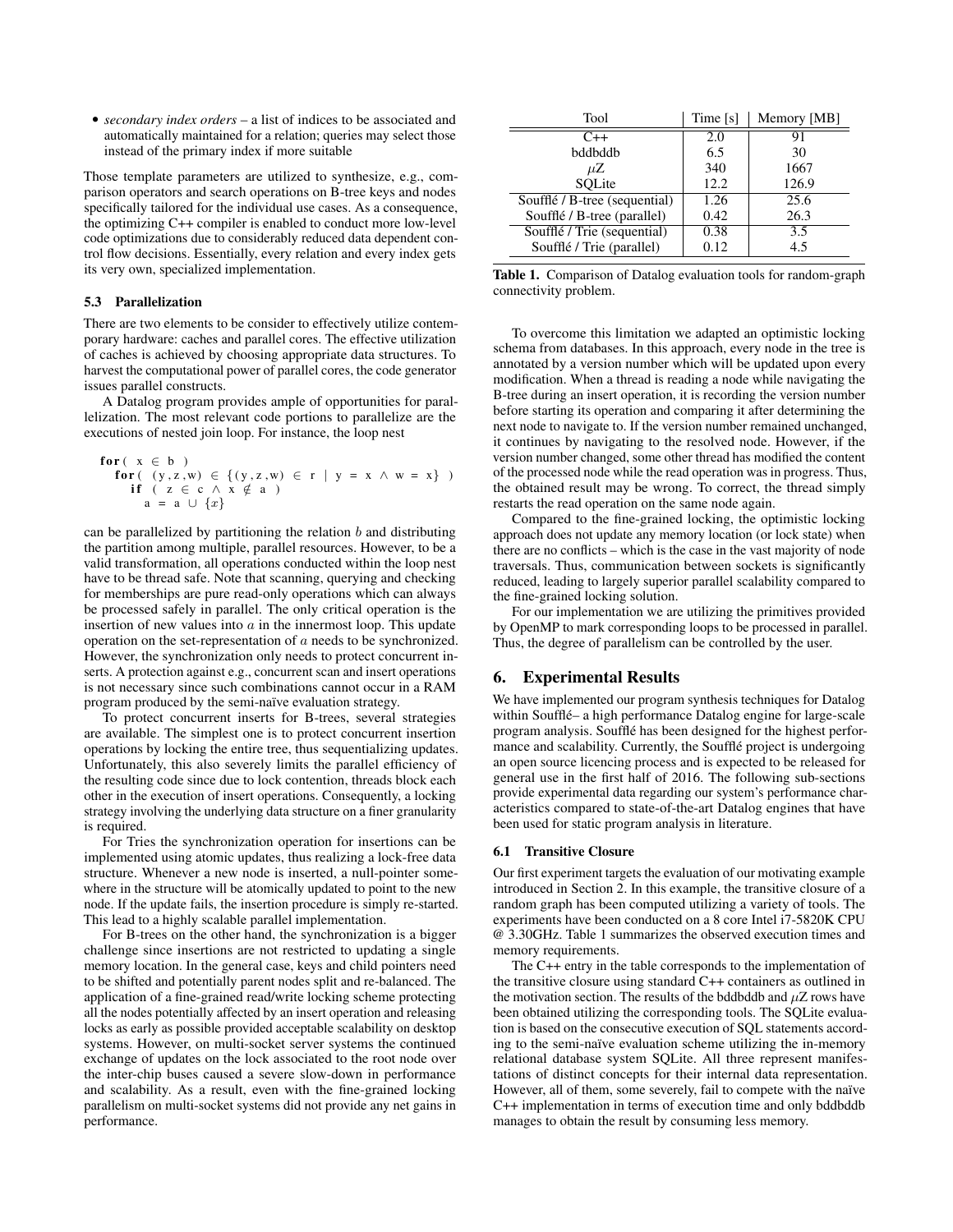| Tool                 | Time [hh:mm::ss] | Memory [GB] |  |
|----------------------|------------------|-------------|--|
| bddbddb              | 0:30:00          | 5.7         |  |
| μZ                   | <b>DNF</b>       | <b>DNF</b>  |  |
| SQLite               | 6:20:00          | 40.2        |  |
| Soufflé (sequential) | 0:01:15          | 7.5         |  |
| Soufflé (parallel)   | 0:00:35          | 85          |  |

<span id="page-7-0"></span>Table 2. Comparison of Datalog evaluation tools for a contextinsensitive points-to analysis on the OpenJDK7 library.

In comparison, our Soufflé engine is capable to improve upon the naïve C++ performance by decreasing the execution time by  $40\%$  and using less then  $1/3$  of the memory requirements running in a sequential, B-tree based mode. By using our Trie-based data structure, an execution over 16x faster with less than 1/20 of the memory requirements can be observed.

The significant execution time reduction of Soufflé compared to the naïve C++ version is based on the improved cache utilization due to the employment of cache friendly, low overhead data structures, the specialization of the involved data structures for the particular use case, and the employment of fine-grained parallelization to effectively and efficiently utilize concurrent hardware resources.

However, Soufflé's higher level optimizations, in particular it's automated index selection capability, is not coming into effect in this small transitive closure example. Neither is Soufflé's capability of managing relations comprising billions of tuples. For this, a large scale real-world analysis needs to be considered.

#### 6.2 A Real-World Benchmark

A points-to analysis (which program variable is pointing to which object) is a core analysis for a variety of static program analysis, including, escape analysis, loop-dependency analysis and security analyses. The corresponding points-to analysis can be formulated as a Datalog query. To evaluate the various elements contributing to the performance of Soufflé we have evaluated the application of a context-insensitive version of the points-to analysis on the entire code base of the OpenJDK library containing 1.4M variables, 350K heap objects, 160K methods, 590K invocations and 17K types.

Table [2](#page-7-0) summarizes the performance characteristics of various state-of-the-art tools for Datalog based program analysis for the given problem statement. All of them have been processing the same Datalog program comprising several dozen relations and rules producing  $\approx 840M$  resulting tuples when being applied to the OpenJDK7 input set. The evaluations of the bddbddb,  $\mu$ Z and SQLite and based analysis have been conducted on a 8 core Intel Xeon E5-2690 v2 @ 3.0GHz, 128GB RAM server system due to resource and licencing constraints, while the Soufflé experiments have been conducted on a 4 core Intel i7-4790 CPU @ 3.6GHz, 32GB RAM desktop system. However, the huge performance gap between the various approaches are far beyond what can arise from the performance discrepancy of the hardware.

For  $\mu$ Z the size of the resulting Datalog query has been too large to obtain results within a reasonable time (DNF = did not finish). Also, the SQL engine based Datalog solver required a significant amount of computation time, rendering it practically unsuitable for the development of real-world, large scale analysis. bddbddb could handle the query within much more reasonable time scales. For this real-world benchmark Soufflé is capable of computing the desired result more than 34x faster then the best state-of-the-art solver – a factor that moves the development of more sophisticated large-scale static programming analysis from the realm of academic exercises into practical reality.

| Operation            | $%$ time       | $#$ calls                   |
|----------------------|----------------|-----------------------------|
| <b>Inserts</b>       | $\approx 45\%$ | $\approx 200G$              |
| Membership Test      | $\approx 35\%$ | $\approx 180G$              |
| <b>Range Queries</b> | $\approx 15\%$ | $\approx 20M$               |
| Scans                | $\approx 5\%$  | $\langle$ inlined $\rangle$ |
| Rest                 | $1\%$          |                             |

<span id="page-7-1"></span>Table 3. Runtime Profile of points-to Analysis run on OpenJDK7

#### 6.2.1 Performance Breakdown

During the course of the development of Soufflé we have used the context insensitive version of the points-to analysis as a benchmark to trace the gradual improvement steps of our system. Thus, we can provide additional insight on the specific gains that can be obtained by integrating various optimizations.

Table [3](#page-7-1) summarizes profiling data collected from the execution of a single Soufflé based run of the points-to analysis on the OpenJDK7 dataset. As can be observed, the vast majority of time ( $> 99\%$ ) is spent on operations on sets. In particular, insert operations and membership tests, which are triggered several billion times, account for  $\approx 80\%$  of the overall execution time. Thus, the corresponding operations have been a highly valuable target for optimizations. Unfortunately, each evaluation only consumes fractions of a micro second, leading to the necessity of resorting to a variety of low-level optimization steps in the implementation as well as modifications improving the cache utilization.

Figure [6](#page-8-1) outlines the series of major development steps our system was undergoing, visualizing the gradual reduction of execution time and memory consumption.

The base line for our comparison is given on the left by the initial version of the C++ code Soufflé has been producing for computing Datalog queries. This initial version required  $\approx 850s$  and roughly 17GB of memory, which already constituted a vast improvement over preexisting solvers. However, the subsequent improvement steps could reduce the execution time by an additional 93% and the memory consumption by up to 59% for the given real-world benchmark.

The first optimization was reducing the management overhead by reducing the number of maintained indices for each relation to a minimum which reduced the execution time by  $\approx 200s$ . The next major optimization refers to storing tuples in the index structure if only a single index is required for a relation. This improved cache efficiency, thus reduced the execution time by  $\approx 138$ s and the memory consumption by  $\approx$  7GB. It was followed by a switch to a custom B-tree implementation (57s improvement) followed by a sequence of low level optimizations including the manual re-write of recursive code into iterative code (35s), and the reduction of control flow dependencies – thus pipeline hazards – in the tuple comparison operators (33s). To exploit the temporal locality of resulting query operations, which frequently query sequences of nearby elements in the data relations, we remember last accessed nodes as hints for future operations. This resulted in avoiding redundant lookups ( $\approx$ 90% hit rate) and a run-time reduction of another  $\approx$  122s. Next, we customized the implementation of the binary search operation frequently performed by B-tree operations. The effect was an improved effectiveness of operations and a run-time reduction of additional 50s. The utilization of a 3-way comparison instead of consecutive binary comparison operators, the improvement of the set-merge operation by ensuring that the smaller is added to the larger set, the adaptation of node-split strategies to increase the fill rate of nodes, and the utilization of locally available delta-sets as a filter for membership tests decreased the run-time by an additional  $\approx 97s$ . The introduction of our Trie based data structure for binary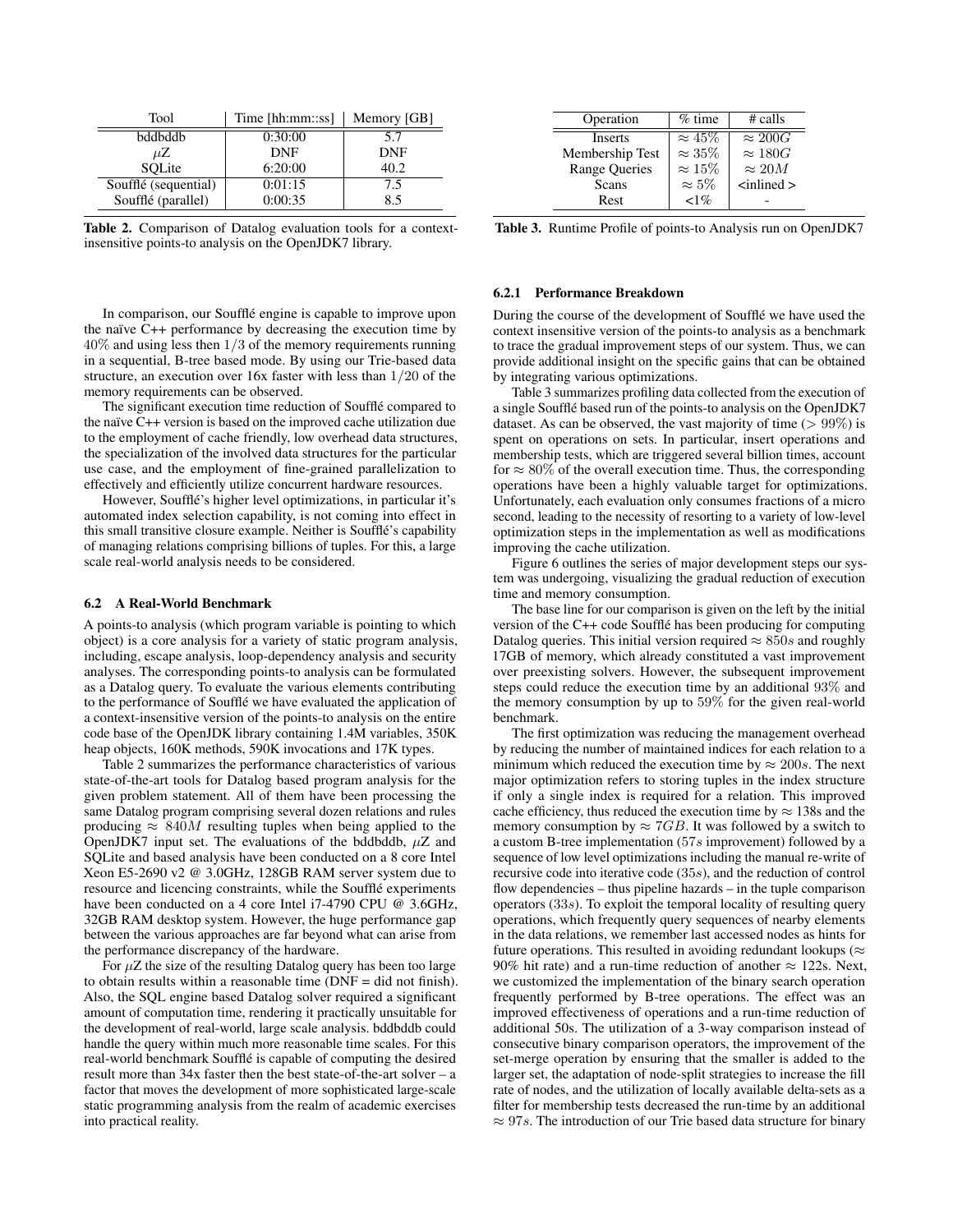

<span id="page-8-1"></span>Figure 6. Breakdown of Performance Improvements

|                          | Relative   |           |              |
|--------------------------|------------|-----------|--------------|
|                          | Absolute   |           |              |
| Step                     | Time $[s]$ | Reduction | Speedup      |
| semi-naïve on SQL engine | 22800      |           |              |
| $C++$ Encoding           | 850        | $-96\%$   | $26.8\times$ |
| Index Consolidation      | 650        | $-24%$    | $1.3\times$  |
| A&D Tuning               | 75         | $-88\%$   | $8.7\times$  |
| Parallelization          | 35         | $-53%$    | $2.1\times$  |
| Total                    | 35         | $-99.8%$  | $651\times$  |

<span id="page-8-2"></span>Table 4. Performance Improvement Breakdown for contextinsensitive points-to analysis on OpenJDK7

relations reduced the execution time by an additional 22s and the memory usage to 7.5*GB*. Finally, by parallelizing our engine we managed to reduce the computation time to less than a minute on our test system at the expense of sightly increased memory requirements.

Table [4](#page-8-2) summarizes the incremental gains achieved over a SQL based datalog engine by encoding queries in C++, minimizing the number of utilized indices, conducting the manual tuning steps on basic algorithms and data structures as outlined above, and parallelization. Unfortunately, due to interdependencies between the various optimization steps outlined in this section, their individual impact can not be evaluated in more detail.

#### 6.2.2 Comparison to Manual Implementation

Within recent work, the points-to problem over the OpenJDK library has been investigated in detail and a specialized, graph based algorithm for its efficient computation has been devised [\[11\]](#page-9-4) in Java. In particular, the proposed solution comprises specialized data structures to effectively represent and compute the points-to relation. The work has the groundbreaking capability of obtaining the analysis results for the OpenJDK library in under a minute. With our Datalog engine the same result on the same dataset can be obtained utilizing a general purpose analysis infrastructure within 35s on a commodity desktop system. This result provides an indication on the competitiveness of our Datalog engine in regard to manually encoded static program analysis.

#### 6.3 Large-Scale Analysis

Our last experiment evaluates Soufflé's capability of providing the computational framework exceeding the practical capabilities of state-of-the-art solvers when processing even more sophisticated

| Tool                        | Time [hh:mm::ss] | Memory [GB] |
|-----------------------------|------------------|-------------|
| bddbddb                     | <b>DNF</b>       | <b>DNF</b>  |
| $\mu Z$                     | <b>DNF</b>       | <b>DNF</b>  |
| SOLite                      | <b>DNF</b>       | <b>DNF</b>  |
| Soufflé (parallel, 8 cores) | 6:44:08          | 825.77GB    |

<span id="page-8-3"></span>Table 5. Comparison of Datalog evaluation tools for a contextsensitive points-to analysis on the OpenJDK7 library.

large-scale analysis. To that end, we have been processing a *contextsensitive* points-to analysis on OpenJDK7 build 147. The contextsensitive analysis is a 2-Object-1-Heap points-to analysis [\[19\]](#page-10-9) using an open-world abstraction [\[2\]](#page-9-0). The evaluation has been conducted on a 8 core Intel Xeon E5-2690 v2 @ 3.0GHz server system. Table [5](#page-8-3) summarizes the obtained results.

Only Soufflé has been able to cope with the large-scale program analysis problem for analyzing context-sensitive points-to on OpenJDK.

# <span id="page-8-0"></span>7. Related Work

*Datalog Engines.* In this section we describe briefly survey stateof-the-art Datalog engines and their use in the context of static program analysis. bddbddb [\[37\]](#page-10-4) is one of the most popular Datalog engines for static program analysis. The main challenge in using bddbddb for large systems relates to the issue of variable ordering. As it is uses BDDs (binary decision diagrams) as the underlying structure, choosing the right ordering is of paramount importance. Otherwise, the analysis does not terminate within reasonable bounds. In our experimentation the default variable ordering did not work for the JDK but after significant exploration we were able to get it working. However, this variable ordering was not useful for the analysis of a different version of the JDK. Such repeated exploration to find suitable variable orderings is too time consuming for bddbddb to be useful in our context.  $\mu Z$  [\[16\]](#page-10-10) is another tool that does very well on small examples. However, the tool was unable to handle the large data sets generated during the analysis of the JDK. However, our approach still improves on its performance. A common difference between the aforementioned Datalog engines and Soufflé is that they perform Datalog evaluation whereas we use Datalog as a specification to synthesize a C++ program.

In [\[31\]](#page-10-11) and [\[33\]](#page-10-12), source-to-source translators from Datalog to SQL were introduced. Unfortunately, current relational database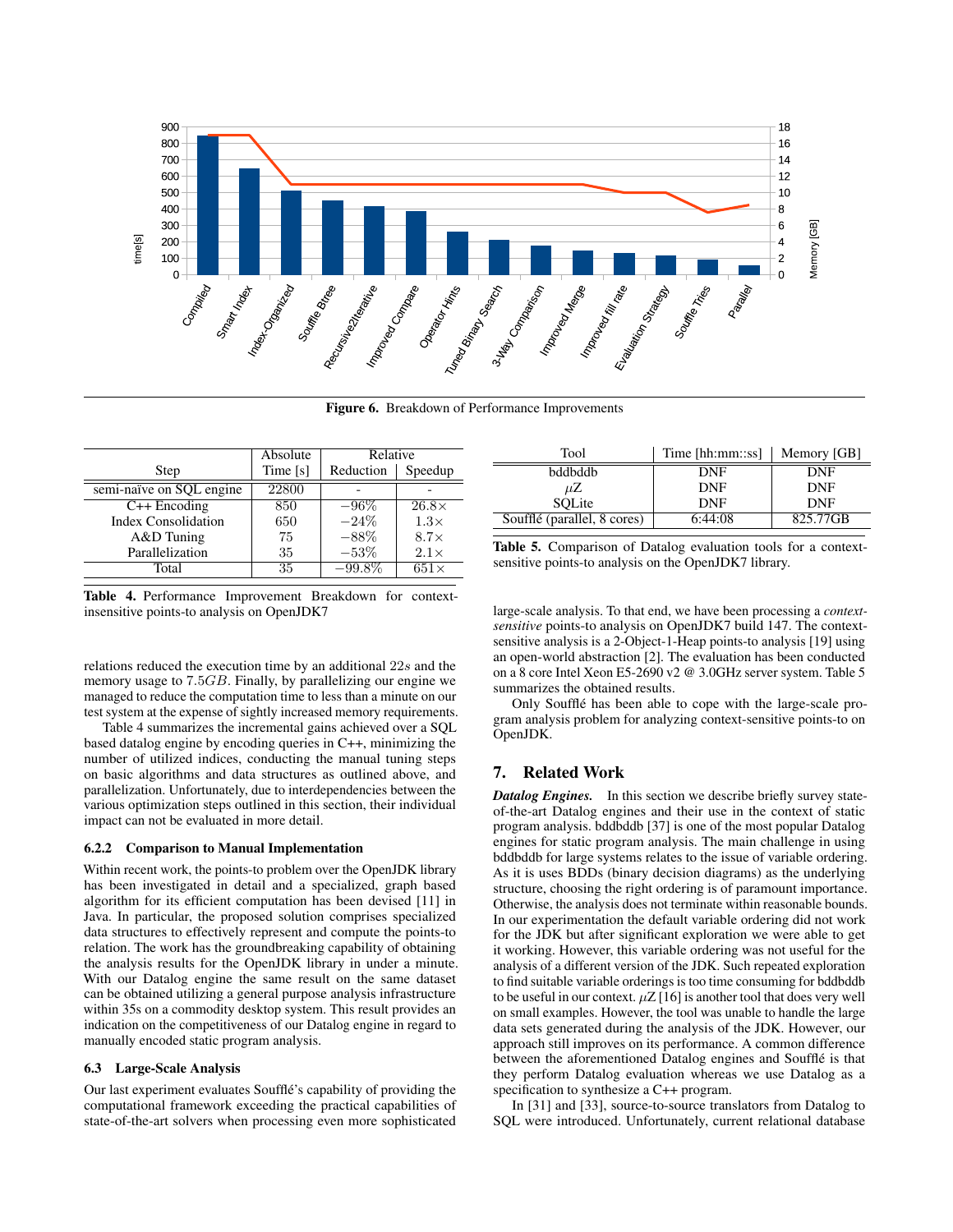management systems cannot cope with the vast amounts of data and complex queries that arise translating Datalog to SQL. Other systems such as IRIS [\[6\]](#page-9-10) and DLV [\[5\]](#page-9-11) provide support for Datalog execution. Both of them are bottom-up rule inference engines. However, they cannot be used as a stand-alone system. They provide the basic knowledge base component and the actual application needs to be written in a language like C++. Datalog Education System [\[30\]](#page-10-13) is a deductive database system that supports querying via both Datalog and SQL. Their focus is to support SQL queries in Datalog and thus translate SQL into Datalog. Socialite [\[32\]](#page-10-14) provides extensions to Datalog to facilitate parallel execution. The aim is to speed up various graph algorithms and hence provide support for features such as aggregation. The programmer needs to provide suitable annotations to enable effective parallelization on distributed systems. None of these tools are suitable for static program analysis either due to their design targeting different application domains or will have performance issues tackling large data with billion tuples in relations.

Liu and Stoller [\[22\]](#page-10-15) describe a general method for transforming Datalog rules to SETL programs. Their focus is on guaranteed worst-case time and space complexities. They use a mixture of arrays and linked list to manipulate the various sets. While this is useful in guaranteeing worst-case complexities their experiments are on relatively small data sets. Thus, it is not clear if their approach can handle large data sets. There are other approaches to implementing Datalog engines using GPUs [\[24\]](#page-10-16) that harness the parallel capabilities of accelerators. In their work, tables may store the same tuple several times, and enforcing a set constraint at a later stage becomes costly, dominating the overall execution time. The duplication of tuples depletes the GPU memory quickly, and memory limitations of contemporary GPUs just amplify the short-coming of their approach for large-scale program analysis.

*Synthesis of Analyzers.* In our context, program synthesis refers to the classical notion for it [\[21\]](#page-10-17) i.e., constructing an executable program (i.e., program analyzer) from a logical specification (i.e., in Datalog). We refer the reader to [\[20\]](#page-10-18) for a survey of program synthesis techniques and uses. While our framework can also be used to generate C++ programs from Datalog specifications, our focus in this paper is efficient synthesis of program analyzers, i.e, we generate C++ programs that take a program as a set of relations and produce analysis results in output relations. Several frameworks have been cast as a synthesis of analyzers and/or verifiers e.g.,[\[14,](#page-9-12) [17\]](#page-10-19), and to a lesser extent [\[16,](#page-10-10) [23,](#page-10-20) [27\]](#page-10-21). While our approach shares similarities of specifying the analysis in a logical specification (Datalog Horn clauses) we generate a stand-alone C++ analysis tool rather than solving clauses within the framework/engine itself. As shown in our experiments, this results in significant performance gains. The approach in [\[7\]](#page-9-13), like us, uses partial evaluation of Datalog to improve performance. Additionally, several compilers perform efficient code generation using synthesis techniques [\[18,](#page-10-6) [26\]](#page-10-22). This body of work, like our technique, synthesizes efficient code form a logical specification; unlike our work, these approaches generate general programs optimized at the assembly level, where as we generate analysis tools optimized at the C++ level, adhering to a Datalog specification.

## <span id="page-9-5"></span>8. Conclusion

We have presented a Datalog-based analysis framework that instead of evaluating Datalog, uses the semi-naïve algorithm as a synthesis scaffold to produce analyzer instances. Our technique converts Datalog specifications to efficient, parallel C++ code. As a result, we are able to analyze very large code bases and perform analyses considerably more efficiently then the available state-of-the-art Datalog engines. While our work focuses on static analyzers, we believe that our approach can also be used as an efficient general purpose engine for compiling Datalog to efficient C++ translations. Our work has been realized in the Soufflé framework which is currently undergoing an open-source process and is estimated to be publicly available in the first half of 2016.

## Acknowledgments

We would like to thank our colleagues at Oracle Labs, Brisbane and Nicholas Hollingum.

#### References

- <span id="page-9-6"></span>[1] S. Abiteboul, R. Hull, and V. Vianu. *Foundations of Databases*. Addison-Wesley, 1995. ISBN 0-201-53771-0.
- <span id="page-9-0"></span>[2] N. Allen, P. Krishnan, and B. Scholz. Combining type-analysis with points-to analysis for analyzing java library source-code. In *Proceedings of the 4th ACM SIGPLAN International Workshop on State of the Art in Program Analysis*, SOAP 2015, pages 13–18, New York, NY, USA, 2015. ACM.
- [3] N. Allen, B. Scholz, and P. Krishnan. Staged points-to analysis for large code bases. In B. Franke, editor, *Compiler Construction*, volume 9031 of *Lecture Notes in Computer Science*, pages 131–150. Springer Berlin Heidelberg, 2015.
- <span id="page-9-1"></span>[4] M. Alpuente, M. A. Feliú, C. Joubert, and A. Villanueva. Datalog-based program analysis with BES and RWL. In *Proceedings of the First International Conference on Datalog Reloaded*, pages 1–20. Springer-Verlag, 2011.
- <span id="page-9-11"></span>[5] M. Alviano, W. Faber, N. Leone, S. Perri, G. Pfeifer, and G. Terracina. The disjunctive Datalog system DLV. In *Datalog Reloaded - First International Workshop*, volume LNCS 6702, pages 282–301. Springer, March 2010.
- <span id="page-9-10"></span>[6] B. Bishop and F. Fischer. IRIS - integrated rule inference system. In *Workshop on Advancing Reasoning on the Web: Scalability and Commonsense*. CEUR-WS.org, June 2008.
- <span id="page-9-13"></span>[7] S. Brass and H. Stephan. A variant of earley deduction with partial evaluation. In W. Faber and D. Lembo, editors, *Web Reasoning and Rule Systems*, volume 7994 of *Lecture Notes in Computer Science*, pages 35–49. Springer Berlin Heidelberg, 2013.
- <span id="page-9-2"></span>[8] M. Bravenboer and Y. Smaragdakis. Strictly declarative specification of sophisticated points-to analyses. In *Proceedings of the 24th ACM SIGPLAN Conference on Object Oriented Programming Systems Languages and Applications*, OOPSLA '09, pages 243–262, New York, NY, USA, 2009. ACM.
- <span id="page-9-7"></span>[9] S. Ceri, G. Gottlob, and L. Tanca. What you always wanted to know about datalog (and never dared to ask). *IEEE Transactions on Knowledge and Data Engineering*, 1(1):146–166, 1989.
- <span id="page-9-3"></span>[10] S. Dawson, C. R. Ramakrishnan, and D. S. Warren. Practical program analysis using general purpose logic programming systems—a case study. In *Proceedings of the ACM SIGPLAN 1996 Conference on Programming Language Design and Implementation*, PLDI '96, pages 117–126, New York, NY, USA, 1996. ACM.
- <span id="page-9-4"></span>[11] J. Dietrich, N. Hollingum, and B. Scholz. Giga-scale exhaustive pointsto analysis for java in under a minute. In *Proceedings of the 2015 ACM SIGPLAN International Conference on Object-Oriented Programming, Systems, Languages, and Applications*, OOPSLA 2015, pages 535–551, New York, NY, USA, 2015. ACM.
- <span id="page-9-8"></span>[12] Y. Futamura. Partial evaluation of computation process - an approach to a compiler-compiler. *Higher Order Symbol. Comput.*, 12(4):381–391, Dec. 1999. ISSN 1388-3690.
- <span id="page-9-9"></span>[13] R. Glück. Is there a fourth futamura projection? In *Proceedings of the 2009 ACM SIGPLAN Workshop on Partial Evaluation and Program Manipulation*, PEPM '09, pages 51–60, New York, NY, USA, 2009. ACM.
- <span id="page-9-12"></span>[14] S. Grebenshchikov, N. P. Lopes, C. Popeea, and A. Rybalchenko. Synthesizing software verifiers from proof rules. In *Proceedings of the 33rd ACM SIGPLAN Conference on Programming Language Design*